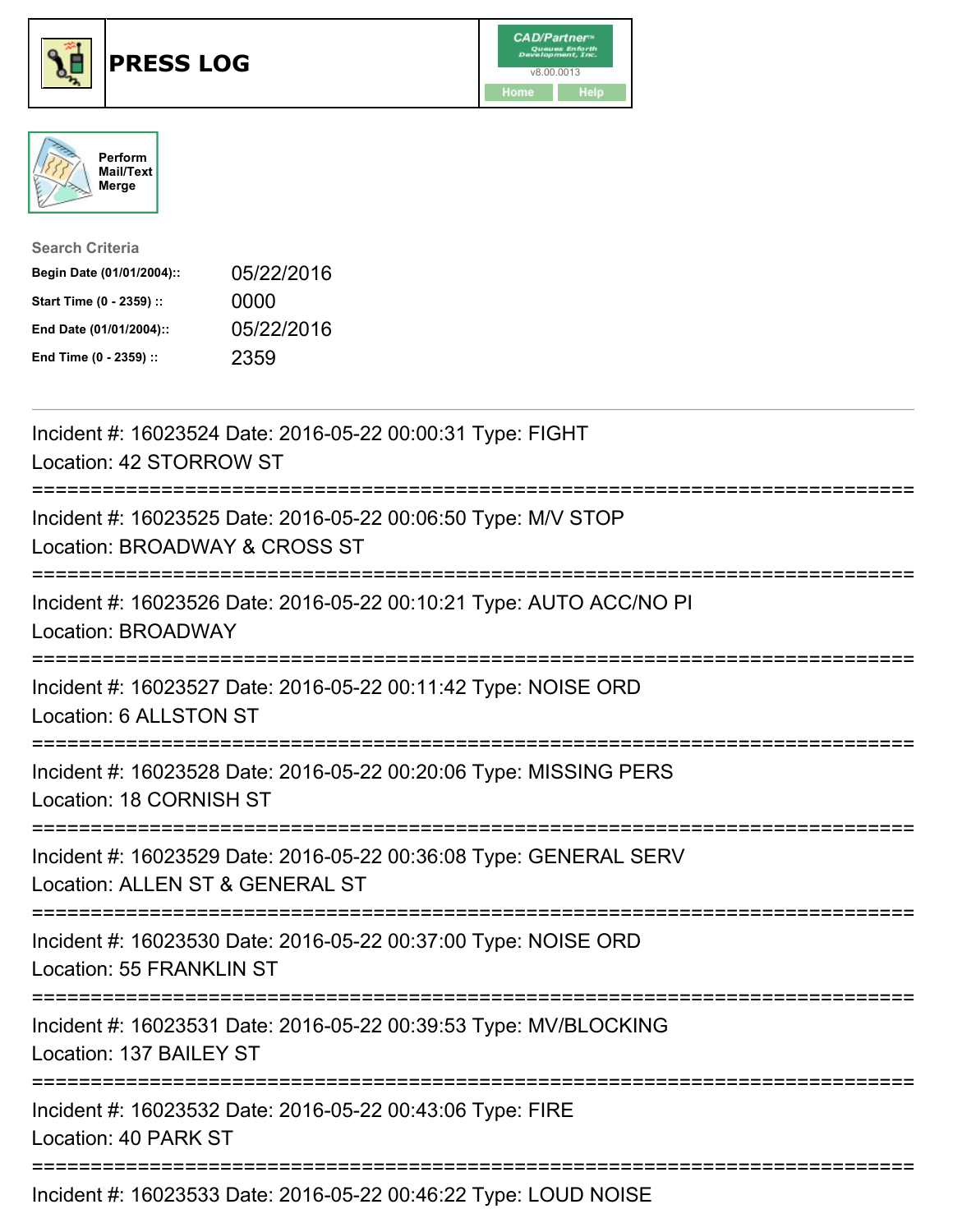| Location: 21 SPRINGFIELD ST FL 2ND                                                                                        |
|---------------------------------------------------------------------------------------------------------------------------|
| Incident #: 16023534 Date: 2016-05-22 01:11:36 Type: FIGHT<br>Location: 22 BASSWOOD ST FL 1 OR 2ND<br>=================== |
| Incident #: 16023535 Date: 2016-05-22 01:18:53 Type: HIT & RUN M/V<br>Location: AMESBURY ST & METHUEN ST                  |
| Incident #: 16023537 Date: 2016-05-22 01:24:48 Type: DISTURBANCE<br>Location: 30 PEARL AV                                 |
| Incident #: 16023536 Date: 2016-05-22 01:25:44 Type: M/V STOP<br>Location: COMMON ST & JACKSON ST                         |
| :======================<br>Incident #: 16023538 Date: 2016-05-22 01:28:52 Type: LOUD NOISE<br>Location: 65 BEACON ST      |
| Incident #: 16023539 Date: 2016-05-22 01:32:17 Type: SUS PERS/MV<br>Location: 48 EVERETT ST                               |
| Incident #: 16023540 Date: 2016-05-22 01:40:41 Type: LOUD NOISE<br>Location: 137 BAILEY ST                                |
| Incident #: 16023541 Date: 2016-05-22 01:45:04 Type: LOUD NOISE<br>Location: 461 BROADWAY                                 |
| Incident #: 16023542 Date: 2016-05-22 01:51:04 Type: M/V STOP<br>Location: BROADWAY & LOWELL ST                           |
| Incident #: 16023543 Date: 2016-05-22 01:59:58 Type: SPECIAL CHECK<br>Location: BROADWAY & CROSS ST                       |
| Incident #: 16023544 Date: 2016-05-22 02:06:51 Type: M/V STOP<br>Location: SAM'S FOOD STORE / 389 BROADWAY                |
| Incident #: 16023545 Date: 2016-05-22 02:07:27 Type: SPECIAL CHECK<br>Location: 700 HAVERHILL ST                          |
| Incident #: 16023549 Date: 2016-05-22 02:12:41 Type: LOUD NOISE<br><b>Location: EMMETT ST</b>                             |
| Incident #: 16023546 Date: 2016-05-22 02:13:03 Type: LOUD NOISE                                                           |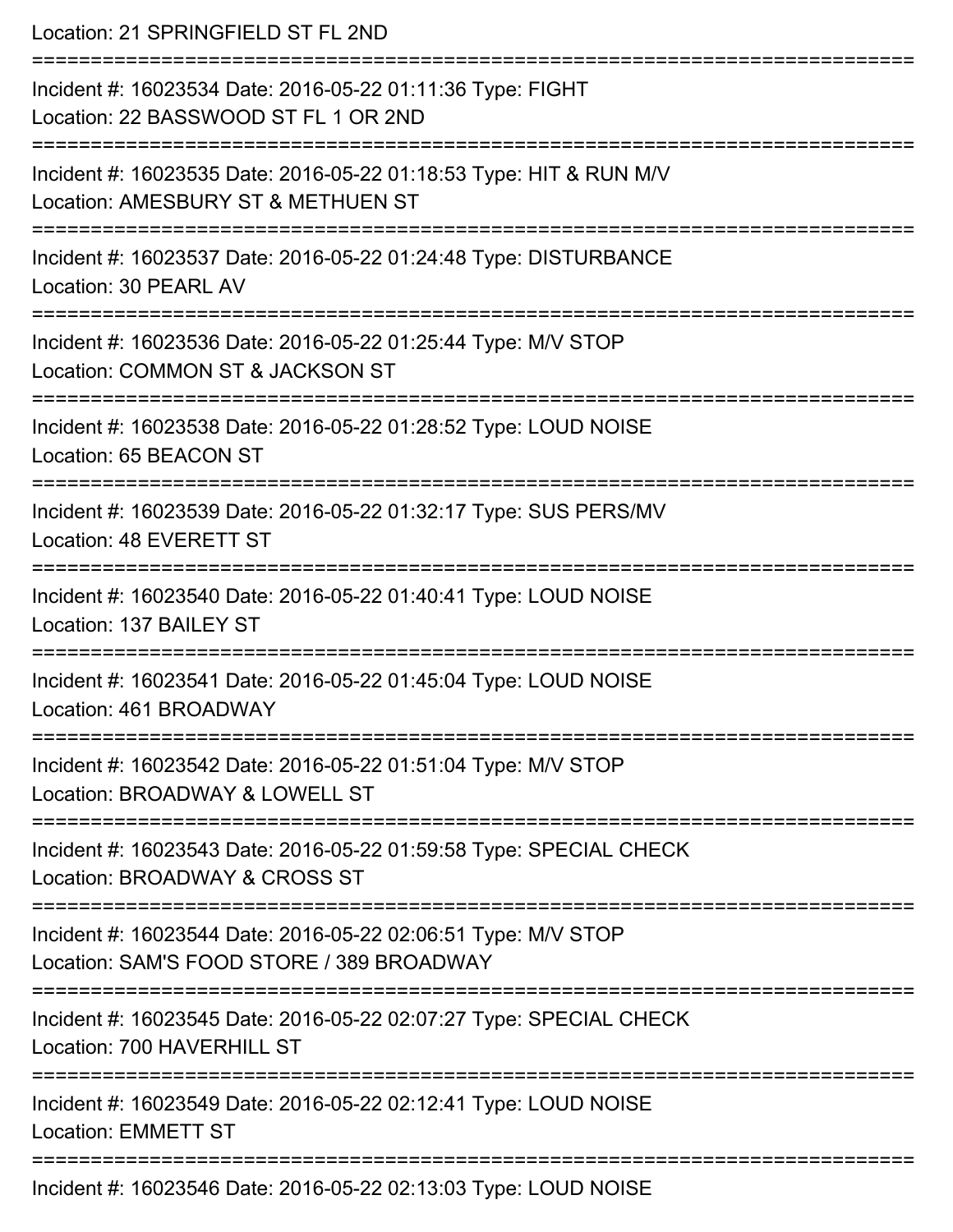| Incident #: 16023548 Date: 2016-05-22 02:14:09 Type: NOISE ORD<br>Location: 57 JUNIPER ST                                  |
|----------------------------------------------------------------------------------------------------------------------------|
| Incident #: 16023547 Date: 2016-05-22 02:14:11 Type: NOISE ORD<br>Location: BROOK ST & NEWBURY ST                          |
| Incident #: 16023550 Date: 2016-05-22 02:16:29 Type: M/V STOP<br>Location: ESSEX ST & MARGIN ST                            |
| Incident #: 16023551 Date: 2016-05-22 02:17:36 Type: UNKNOWN PROB<br><b>Location: BROOK ST</b>                             |
| Incident #: 16023552 Date: 2016-05-22 02:27:32 Type: NOISE ORD<br>Location: 112 MARSTON ST                                 |
| Incident #: 16023553 Date: 2016-05-22 02:28:40 Type: AUTO ACC/UNK PI<br>Location: 145 UNION ST                             |
| Incident #: 16023554 Date: 2016-05-22 02:29:48 Type: LOUD NOISE<br>Location: BROOK ST & NEWBURY ST                         |
| Incident #: 16023555 Date: 2016-05-22 02:36:18 Type: WOMAN DOWN<br>Location: 41 AUBURN ST #A                               |
| Incident #: 16023556 Date: 2016-05-22 02:44:13 Type: M/V STOP<br>Location: FALLS BRIDGE / null                             |
| Incident #: 16023557 Date: 2016-05-22 02:44:21 Type: GENERAL SERV<br>Location: REGISTRY OF MOTOR VEHICLES / 73 WINTHROP AV |
| Incident #: 16023558 Date: 2016-05-22 03:02:24 Type: B&E/PROG<br>Location: 16 BOXFORD ST FL 2                              |
| Incident #: 16023559 Date: 2016-05-22 03:03:47 Type: NOISE ORD<br>Location: 163 SALEM ST FL 3                              |
| Incident #: 16023560 Date: 2016-05-22 03:04:44 Type: NOISE ORD<br>Location: 21 EASTON ST                                   |
| Incident #: 16023561 Date: 2016-05-22 03:05:19 Type: NOISE ORD                                                             |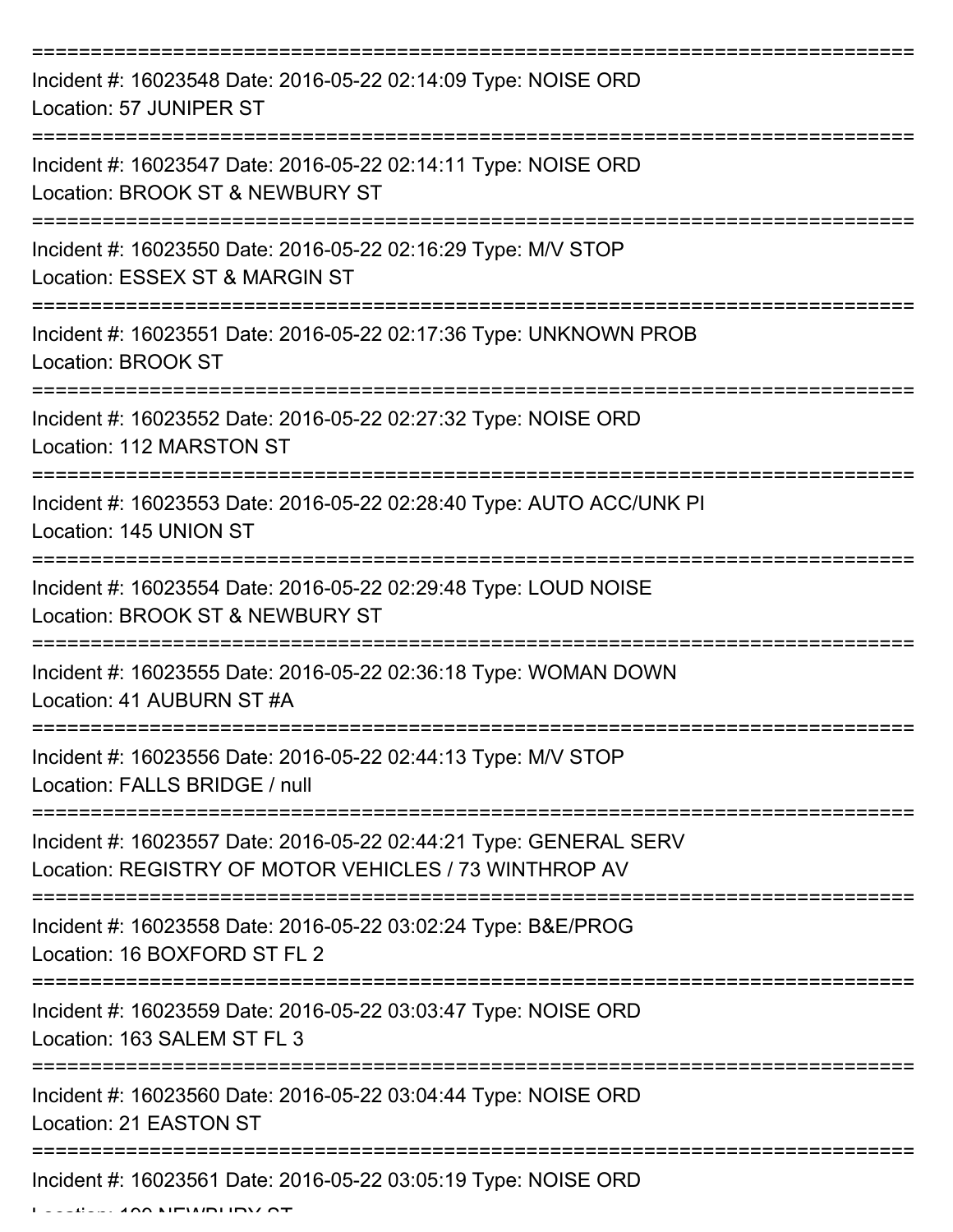| Incident #: 16023562 Date: 2016-05-22 03:08:32 Type: LOUD NOISE<br>Location: 407 HIGH ST                       |
|----------------------------------------------------------------------------------------------------------------|
| Incident #: 16023563 Date: 2016-05-22 03:14:28 Type: MAL DAMAGE<br>Location: 36 FERN ST                        |
| Incident #: 16023565 Date: 2016-05-22 03:19:16 Type: SUS PERS/MV<br>Location: BOXFORD ST & GARFIELD ST         |
| Incident #: 16023564 Date: 2016-05-22 03:20:55 Type: BUILDING CHK<br>Location: GEISLER STATE POOL / 50 HIGH ST |
| Incident #: 16023566 Date: 2016-05-22 03:22:01 Type: NOISE ORD<br>Location: BROOK ST & NEWBURY ST              |
| Incident #: 16023567 Date: 2016-05-22 03:30:24 Type: M/V STOP<br>Location: AMESBURY ST & COMMON ST             |
| Incident #: 16023568 Date: 2016-05-22 03:37:43 Type: LOUD NOISE<br>Location: 49 KENT ST                        |
| Incident #: 16023569 Date: 2016-05-22 03:41:50 Type: BUILDING CHK<br>Location: WALGREENS / 135 BROADWAY        |
| Incident #: 16023570 Date: 2016-05-22 03:46:57 Type: FIGHT<br>Location: 14 BOXFORD ST                          |
| Incident #: 16023571 Date: 2016-05-22 03:51:29 Type: M/V STOP<br><b>Location: NEWBURY ST</b>                   |
| Incident #: 16023572 Date: 2016-05-22 04:02:47 Type: BUILDING CHK<br>Location: 700 ESSEX ST                    |
| Incident #: 16023573 Date: 2016-05-22 04:08:55 Type: SUS PERS/MV<br>Location: 40 LAWRENCE ST #323              |
| Incident #: 16023574 Date: 2016-05-22 04:54:23 Type: HIT & RUN M/V<br><b>Location: UNION ST</b>                |
| Incident #: 16023575 Date: 2016-05-22 05:14:25 Type: AUTO ACC/NO PI                                            |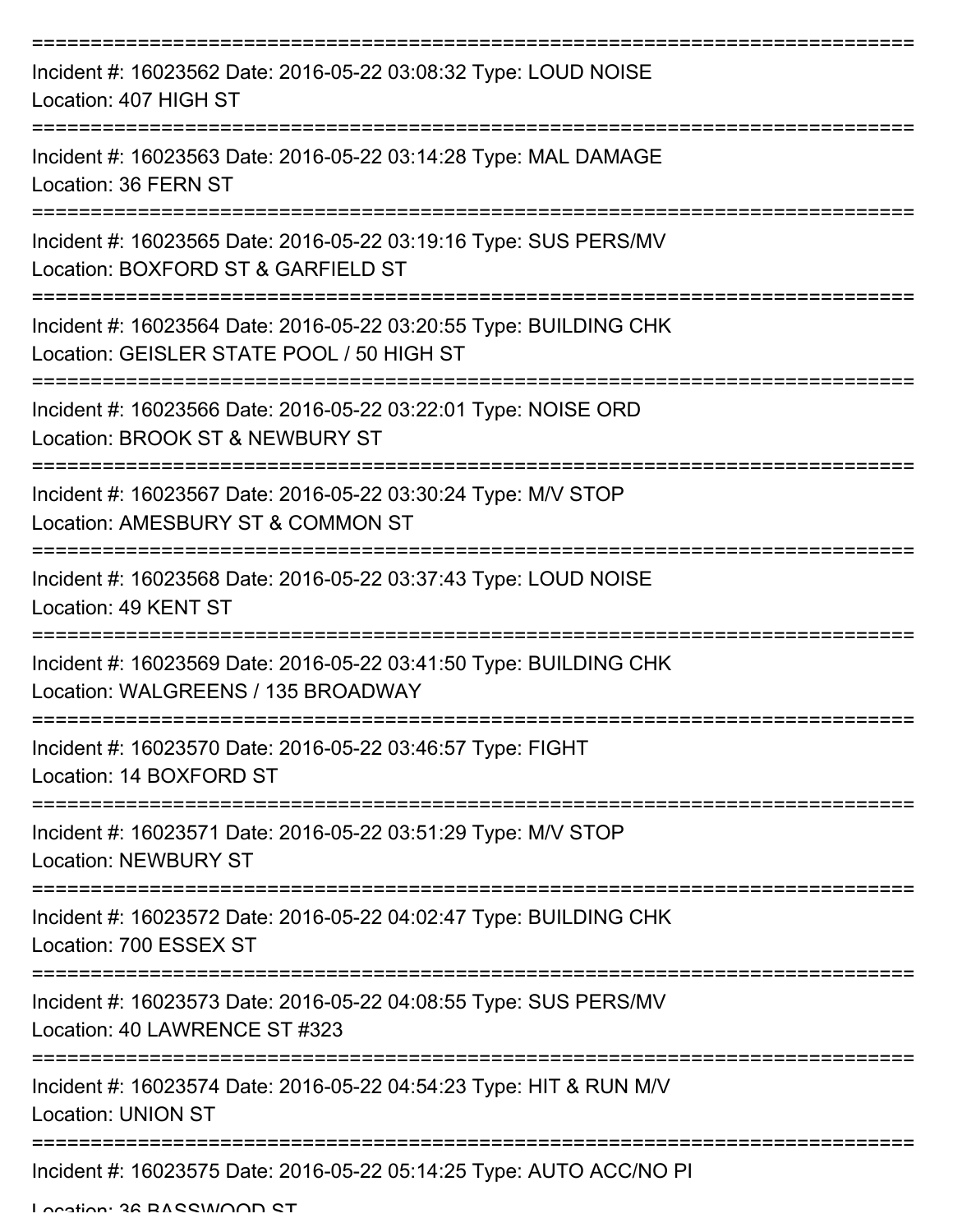| Incident #: 16023576 Date: 2016-05-22 05:19:37 Type: FIGHT<br>Location: 362 ESSEX ST #210             |
|-------------------------------------------------------------------------------------------------------|
| Incident #: 16023577 Date: 2016-05-22 05:42:51 Type: SUS PERS/MV<br>Location: LAWRENCE ST & SUNSET AV |
| Incident #: 16023578 Date: 2016-05-22 06:25:18 Type: DISTURBANCE<br>Location: 6 WILLOUGHBY ST FL 3    |
| Incident #: 16023579 Date: 2016-05-22 06:33:50 Type: SUS PERS/MV<br>Location: 95 SUMMER ST            |
| Incident #: 16023580 Date: 2016-05-22 07:00:08 Type: LOUD NOISE<br>Location: 19 WILLOW ST             |
| Incident #: 16023581 Date: 2016-05-22 07:01:15 Type: PARK & WALK<br>Location: BROADWAY                |
| Incident #: 16023582 Date: 2016-05-22 07:16:18 Type: B&E/PAST<br>Location: 31 SUMMER ST #1R           |
| Incident #: 16023583 Date: 2016-05-22 07:38:25 Type: NOTIFICATION<br>Location: 22 WOODLAND ST #202    |
| Incident #: 16023584 Date: 2016-05-22 07:48:45 Type: WARRANT SERVE<br>Location: 320 E HAVERHILL ST    |
| Incident #: 16023585 Date: 2016-05-22 07:59:55 Type: MEDIC SUPPORT<br>Location: 11 SUMMER ST #202     |
| Incident #: 16023586 Date: 2016-05-22 08:02:23 Type: MAN DOWN<br>Location: 104 BERNARD AV FL 2        |
| Incident #: 16023587 Date: 2016-05-22 08:15:54 Type: 209A/VIOLATION<br>Location: 200 BAILEY ST        |
| Incident #: 16023588 Date: 2016-05-22 08:22:35 Type: MV/BLOCKING<br>Location: 59 CROSBY ST            |
| Incident #: 16023589 Date: 2016-05-22 08:42:37 Type: M/V STOP<br>Location: MERRIMACK ST & S UNION ST  |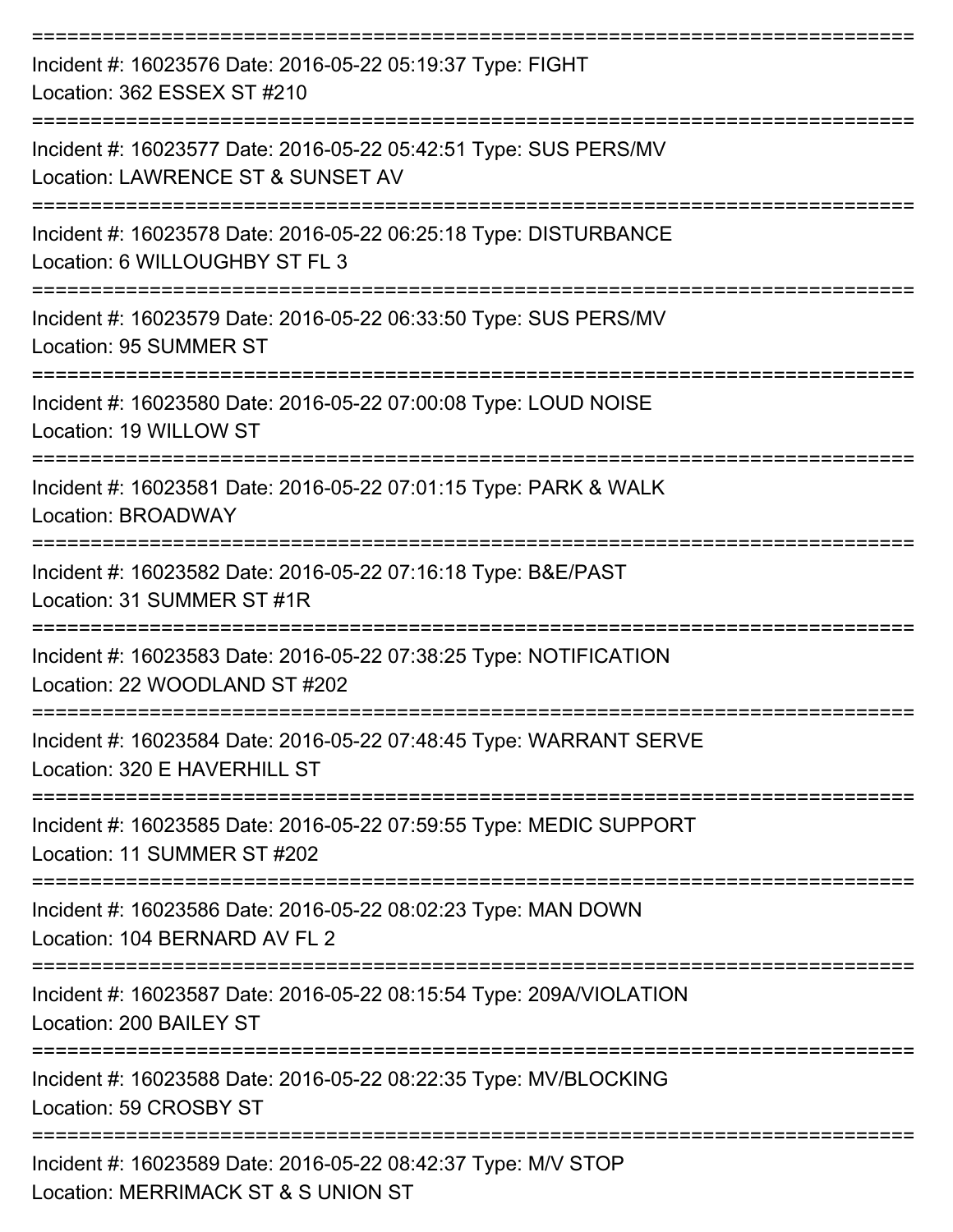| Incident #: 16023590 Date: 2016-05-22 09:03:39 Type: KEEP PEACE<br>Location: 62 HAMPSHIRE ST                            |
|-------------------------------------------------------------------------------------------------------------------------|
| Incident #: 16023591 Date: 2016-05-22 09:11:45 Type: B&E/PAST<br>Location: COMMON ST & NEWBURY ST                       |
| Incident #: 16023592 Date: 2016-05-22 09:21:30 Type: DOMESTIC/PAST<br>Location: 48 SARATOGA ST FL 2                     |
| Incident #: 16023593 Date: 2016-05-22 09:28:56 Type: M/V STOP<br>Location: COMMON ST & LAWRENCE ST                      |
| Incident #: 16023594 Date: 2016-05-22 09:40:54 Type: M/V STOP<br>Location: ANDOVER ST & BEACON AV                       |
| Incident #: 16023595 Date: 2016-05-22 09:45:02 Type: PARK & WALK<br>Location: 205 BROADWAY                              |
| ================<br>Incident #: 16023596 Date: 2016-05-22 09:54:17 Type: MEDIC SUPPORT<br>Location: 144 BERNARD AV FL 2 |
| Incident #: 16023597 Date: 2016-05-22 10:01:43 Type: CK WELL BEING<br>Location: LORING ST & SHAWSHEEN RD                |
| Incident #: 16023598 Date: 2016-05-22 10:10:40 Type: MAL DAMAGE<br>Location: 44 SANBORN ST                              |
| Incident #: 16023599 Date: 2016-05-22 10:22:22 Type: UNKNOWN PROB<br>Location: 77 SOUTH UNION ST                        |
| Incident #: 16023600 Date: 2016-05-22 11:10:36 Type: GENERAL SERV<br>Location: 238 HAVERHILL ST                         |
| Incident #: 16023601 Date: 2016-05-22 11:34:35 Type: CK WELL BEING<br>Location: 124 CROSS ST                            |
| Incident #: 16023602 Date: 2016-05-22 11:35:22 Type: PARK & WALK<br>Location: BRADFORD ST & BROADWAY                    |
| Incident #: 16023603 Date: 2016-05-22 11:46:59 Type: PARK & WALK<br>Location: BRADFORD ST & BROADWAY                    |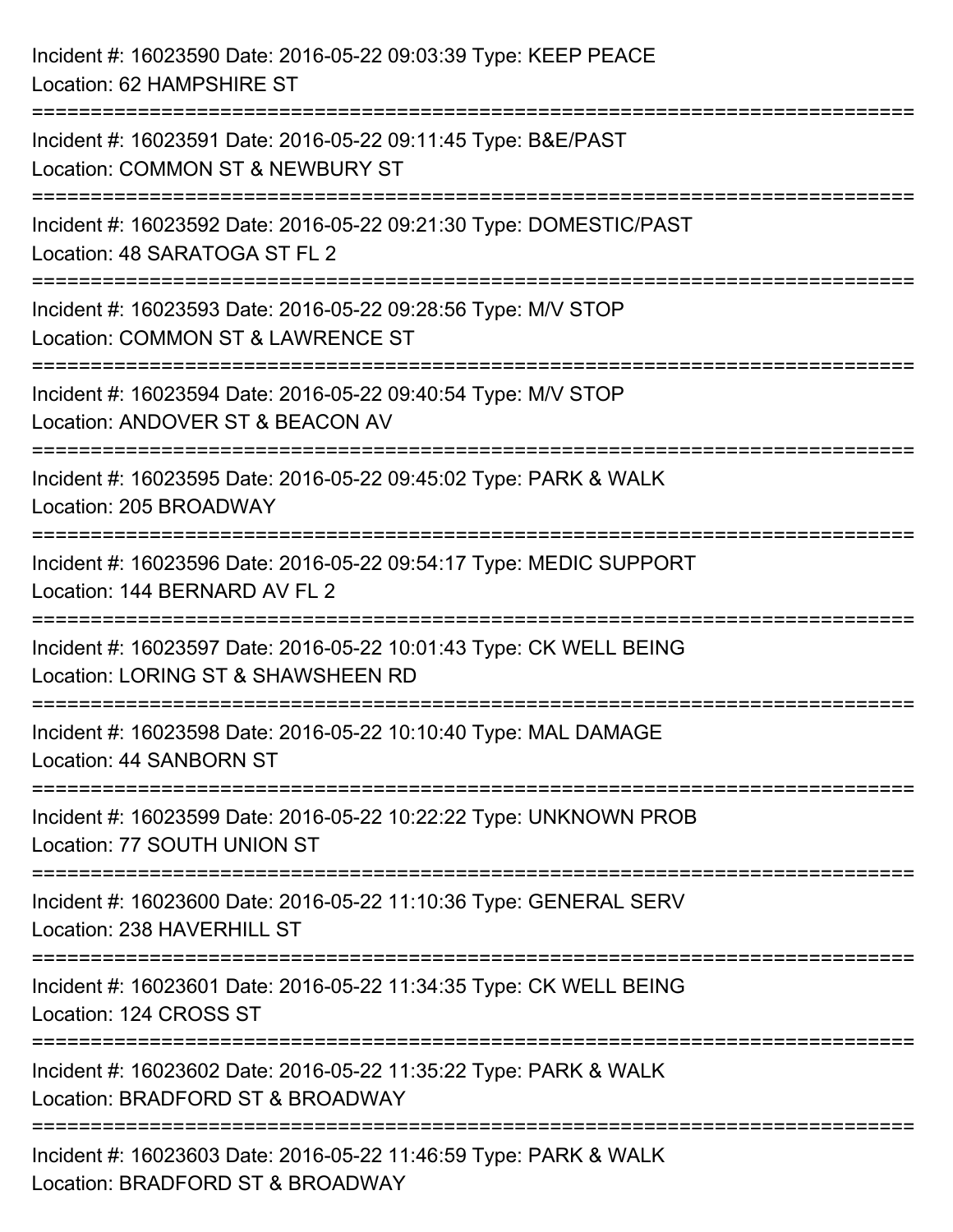| Incident #: 16023605 Date: 2016-05-22 11:51:09 Type: MEDIC SUPPORT<br>Location: 88 GREEN ST #B                                          |
|-----------------------------------------------------------------------------------------------------------------------------------------|
| Incident #: 16023604 Date: 2016-05-22 11:51:46 Type: RECOV/STOL/MV<br>Location: 105 SHAWSHEEN RD                                        |
| Incident #: 16023606 Date: 2016-05-22 12:05:22 Type: M/V STOP<br>Location: 18 FRANKLIN ST                                               |
| Incident #: 16023607 Date: 2016-05-22 12:14:42 Type: M/V STOP<br>Location: MERRIMACK ST & PARKER ST                                     |
| Incident #: 16023609 Date: 2016-05-22 12:15:10 Type: ANIMAL COMPL<br>Location: ESSEX ST & MILTON ST                                     |
| Incident #: 16023608 Date: 2016-05-22 12:15:53 Type: ALARM/BURG<br>Location: 43 JACKSON ST                                              |
| Incident #: 16023610 Date: 2016-05-22 12:28:33 Type: ANIMAL COMPL<br>Location: 139 FRANKLIN ST                                          |
| Incident #: 16023611 Date: 2016-05-22 12:31:34 Type: AUTO ACC/NO PI<br>Location: BRADFORD ST & BROADWAY                                 |
| Incident #: 16023612 Date: 2016-05-22 12:37:28 Type: FIGHT<br>Location: ARLINGTON ST & LAWRENCE ST                                      |
| Incident #: 16023613 Date: 2016-05-22 12:43:30 Type: PARK & WALK<br>Location: BRADFORD ST & BROADWAY                                    |
| ==================================<br>Incident #: 16023614 Date: 2016-05-22 12:54:33 Type: M/V STOP<br>Location: EXETER ST & GRAFTON ST |
| Incident #: 16023615 Date: 2016-05-22 12:56:23 Type: M/V STOP<br>Location: 167 EAST HAVERHILL                                           |
| Incident #: 16023616 Date: 2016-05-22 12:58:01 Type: THREATS<br>Location: 200 BAILEY ST                                                 |
| Incident #: 16023618 Date: 2016-05-22 13:01:57 Type: CK WELL BEING<br>Location: 51 WEST ST                                              |

===========================================================================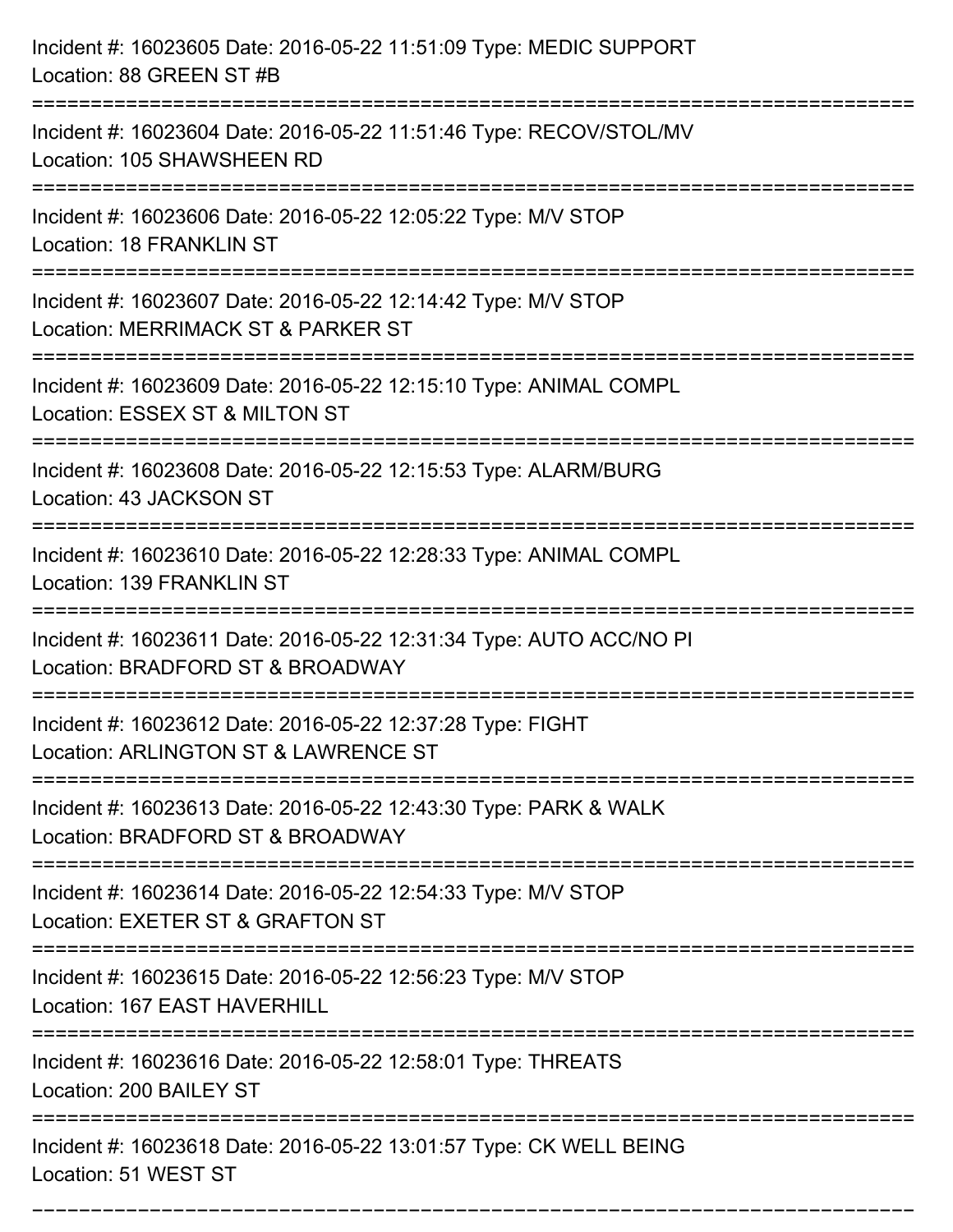| Incident #: 16023617 Date: 2016-05-22 13:02:19 Type: M/V STOP<br>Location: 143 EAST HAVERHILL                                                            |
|----------------------------------------------------------------------------------------------------------------------------------------------------------|
| Incident #: 16023619 Date: 2016-05-22 13:04:41 Type: RECOV/STOL/MV<br>Location: 75 NEWTON ST                                                             |
| Incident #: 16023620 Date: 2016-05-22 13:09:25 Type: AUTO ACC/NO PI<br>Location: NEW BALANCE ATHLETIC SHOE CORP / 5 S UNION ST<br>---------------------- |
| Incident #: 16023621 Date: 2016-05-22 13:17:29 Type: MEDIC SUPPORT<br>Location: 620 ESSEX ST FL 4                                                        |
| Incident #: 16023622 Date: 2016-05-22 13:28:31 Type: LOUD NOISE<br>Location: HAFFNER'S GAS STATION / 69 PARKER ST<br>-------------------                 |
| Incident #: 16023623 Date: 2016-05-22 13:32:39 Type: M/V STOP<br>Location: 11 BROADWAY                                                                   |
| Incident #: 16023624 Date: 2016-05-22 13:33:01 Type: MEDIC SUPPORT<br>Location: 84 SULLIVAN AV                                                           |
| Incident #: 16023625 Date: 2016-05-22 13:40:40 Type: ALARM/BURG<br>Location: 91 GLENN ST                                                                 |
| Incident #: 16023626 Date: 2016-05-22 13:51:12 Type: CK WELL BEING<br>Location: 23 1/2 SUMMER ST FL 3                                                    |
| Incident #: 16023627 Date: 2016-05-22 14:02:48 Type: SUS PERS/MV<br>Location: 9 FALLON ST                                                                |
| Incident #: 16023628 Date: 2016-05-22 14:37:47 Type: LOUD NOISE<br>Location: BRADFORD ST & BROADWAY                                                      |
| Incident #: 16023629 Date: 2016-05-22 14:39:30 Type: MEDIC SUPPORT<br>Location: BROADWAY & METHUEN ST                                                    |
| Incident #: 16023630 Date: 2016-05-22 14:48:19 Type: CK WELL BEING<br>Location: 68 WOODLAND ST                                                           |
| Incident #: 16023631 Date: 2016-05-22 15:04:10 Type: MV/BLOCKING<br>Location: 73 FERN ST                                                                 |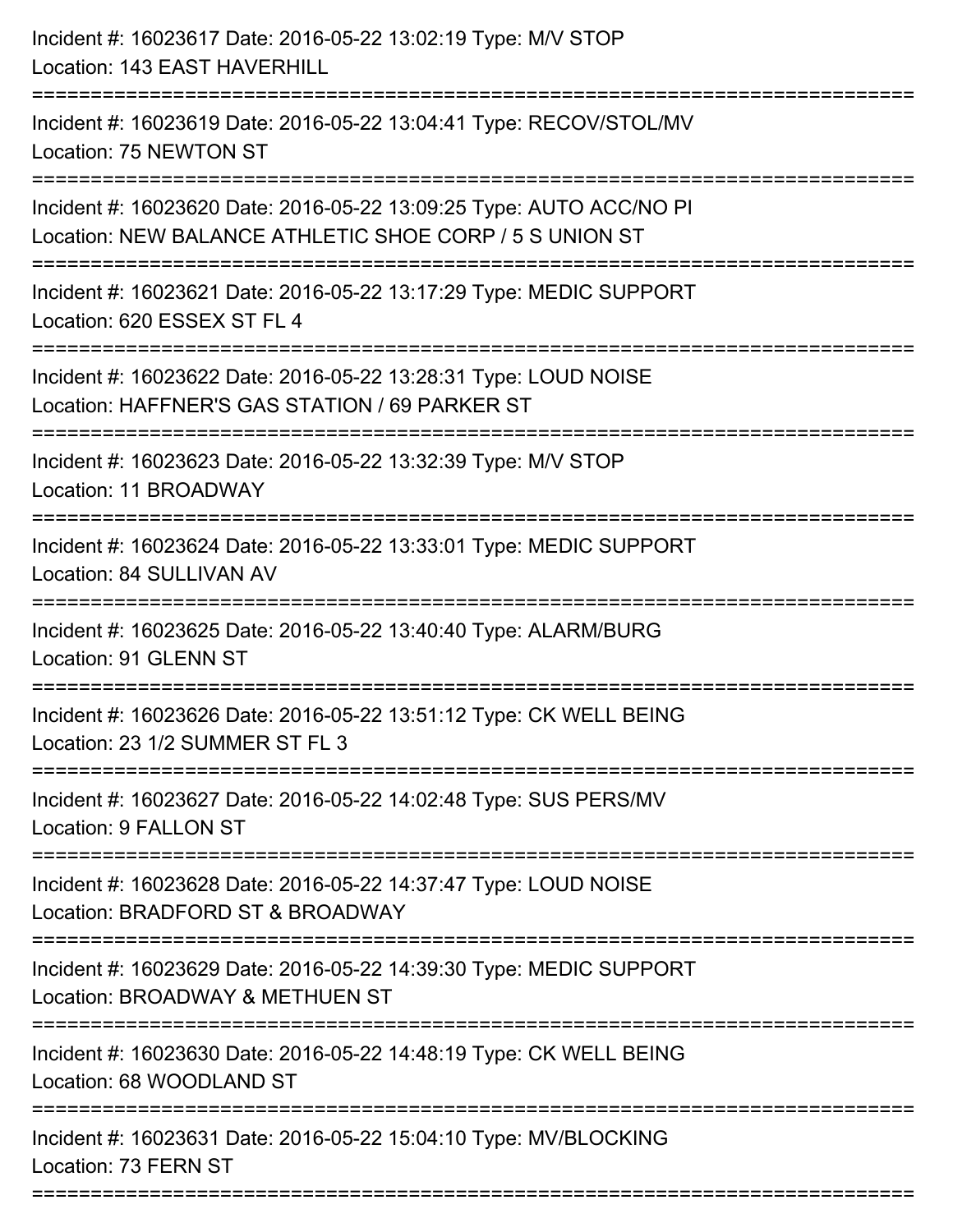Location: 135 WEST ST

| Incident #: 16023633 Date: 2016-05-22 15:24:25 Type: ALARM/HOLD<br>Location: 22 CRESCENT ST                    |
|----------------------------------------------------------------------------------------------------------------|
| Incident #: 16023634 Date: 2016-05-22 15:33:41 Type: LOUD NOISE<br>Location: ESSEX ST & WARREN ST              |
| Incident #: 16023635 Date: 2016-05-22 15:52:07 Type: ALARM/BURG<br>Location: 16 SAVOIE AV                      |
| Incident #: 16023636 Date: 2016-05-22 15:55:59 Type: SUS PERS/MV<br>Location: MARBLE AV & WATER ST             |
| Incident #: 16023637 Date: 2016-05-22 15:57:36 Type: LARCENY/PAST<br>Location: 29 MARLBORO ST                  |
| Incident #: 16023638 Date: 2016-05-22 15:58:36 Type: MEDIC SUPPORT<br>Location: 40 LAWRENCE ST #323 FL 3       |
| Incident #: 16023639 Date: 2016-05-22 15:59:23 Type: AUTO ACC/NO PI<br>Location: 140 NEWBURY ST                |
| ===========<br>Incident #: 16023640 Date: 2016-05-22 16:15:05 Type: A&B PAST<br>Location: 204 S UNION ST FL 3R |
| Incident #: 16023641 Date: 2016-05-22 16:24:12 Type: DOMESTIC/PAST<br>Location: 276 HAMPSHIRE ST               |
| Incident #: 16023642 Date: 2016-05-22 16:40:01 Type: M/V STOP<br>Location: ANDOVER ST & BLANCHARD ST           |
| Incident #: 16023643 Date: 2016-05-22 16:42:55 Type: DRUG VIO<br>Location: 342 BROADWAY                        |
| Incident #: 16023644 Date: 2016-05-22 16:56:24 Type: MEDIC SUPPORT<br>Location: 45 SULLIVAN AV                 |
| Incident #: 16023645 Date: 2016-05-22 17:01:07 Type: NOISE ORD<br>Location: BERKELEY ST & KNOX ST              |
|                                                                                                                |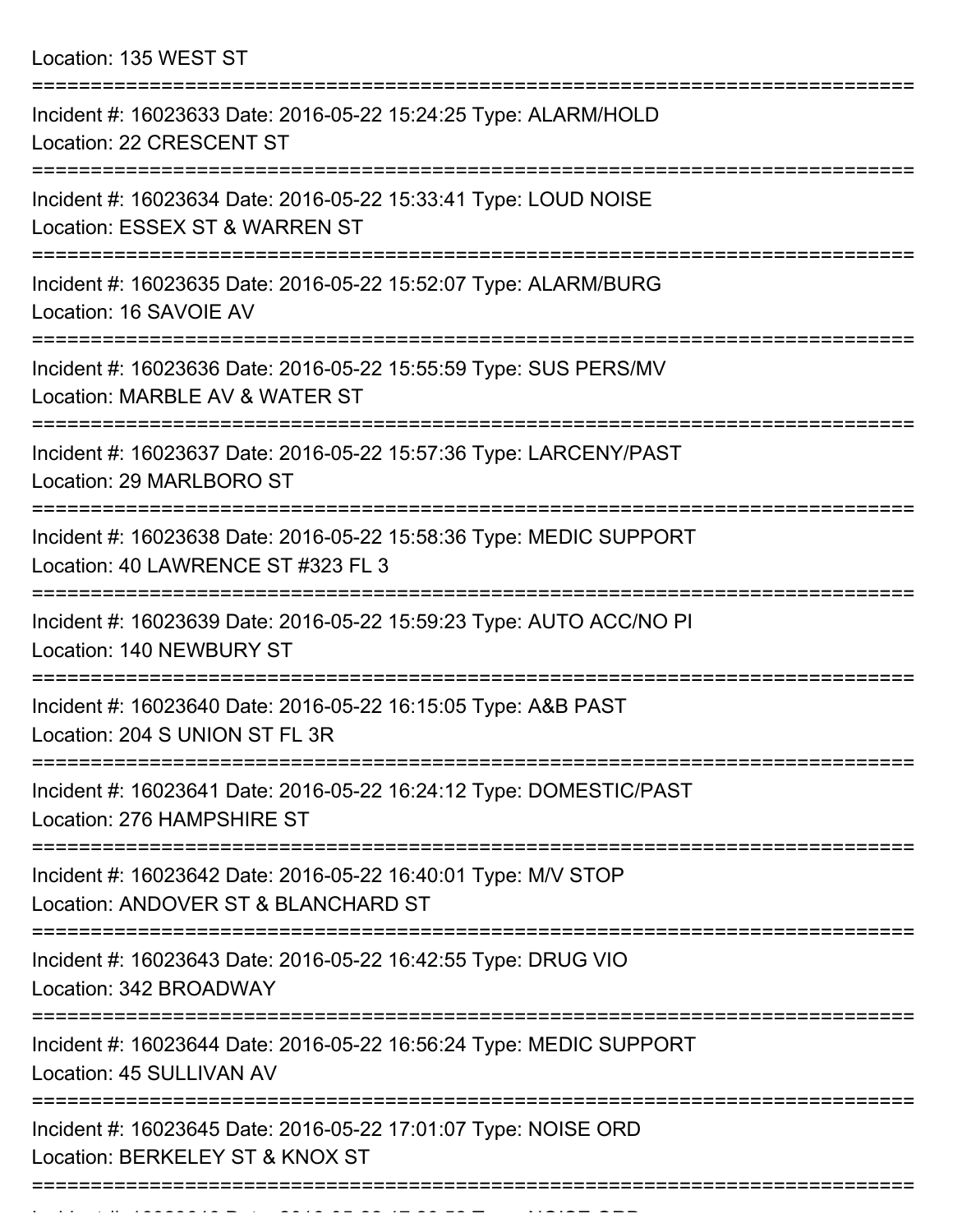Location: 42 STORROW ST

| Incident #: 16023647 Date: 2016-05-22 17:35:19 Type: M/V STOP<br>Location: 530 BROADWAY                  |
|----------------------------------------------------------------------------------------------------------|
| Incident #: 16023648 Date: 2016-05-22 17:36:50 Type: M/V STOP<br><b>Location: PEMBERTON PARK</b>         |
| Incident #: 16023649 Date: 2016-05-22 17:40:56 Type: M/V STOP<br><b>Location: PEMBERTON PARK</b>         |
| Incident #: 16023650 Date: 2016-05-22 17:46:41 Type: DISABLED MV<br>Location: MARSTON ST & STORROW ST    |
| Incident #: 16023651 Date: 2016-05-22 17:49:06 Type: M/V STOP<br>Location: 85 MANCHESTER ST              |
| Incident #: 16023652 Date: 2016-05-22 17:49:35 Type: M/V STOP<br>Location: MERRIMACK ST & PARKER ST      |
| Incident #: 16023653 Date: 2016-05-22 17:52:27 Type: MAN DOWN<br>Location: 2 FLORENCE CT                 |
| Incident #: 16023654 Date: 2016-05-22 17:55:27 Type: M/V STOP<br>Location: S BROADWAY & SALEM ST         |
| Incident #: 16023655 Date: 2016-05-22 17:55:51 Type: M/V STOP<br>Location: CAMBRIDGE ST & OSGOOD ST      |
| Incident #: 16023656 Date: 2016-05-22 17:56:37 Type: FIGHT<br>Location: WALGREENS / BROADWAY & LOWELL ST |
| Incident #: 16023658 Date: 2016-05-22 18:04:17 Type: MV/BLOCKING<br>Location: 135 WEST ST                |
| Incident #: 16023657 Date: 2016-05-22 18:04:46 Type: M/V STOP<br>Location: ACTON ST & BROADWAY           |
| Incident #: 16023659 Date: 2016-05-22 18:14:09 Type: M/V STOP<br>Location: ANDOVER ST & BELKNAP ST       |
|                                                                                                          |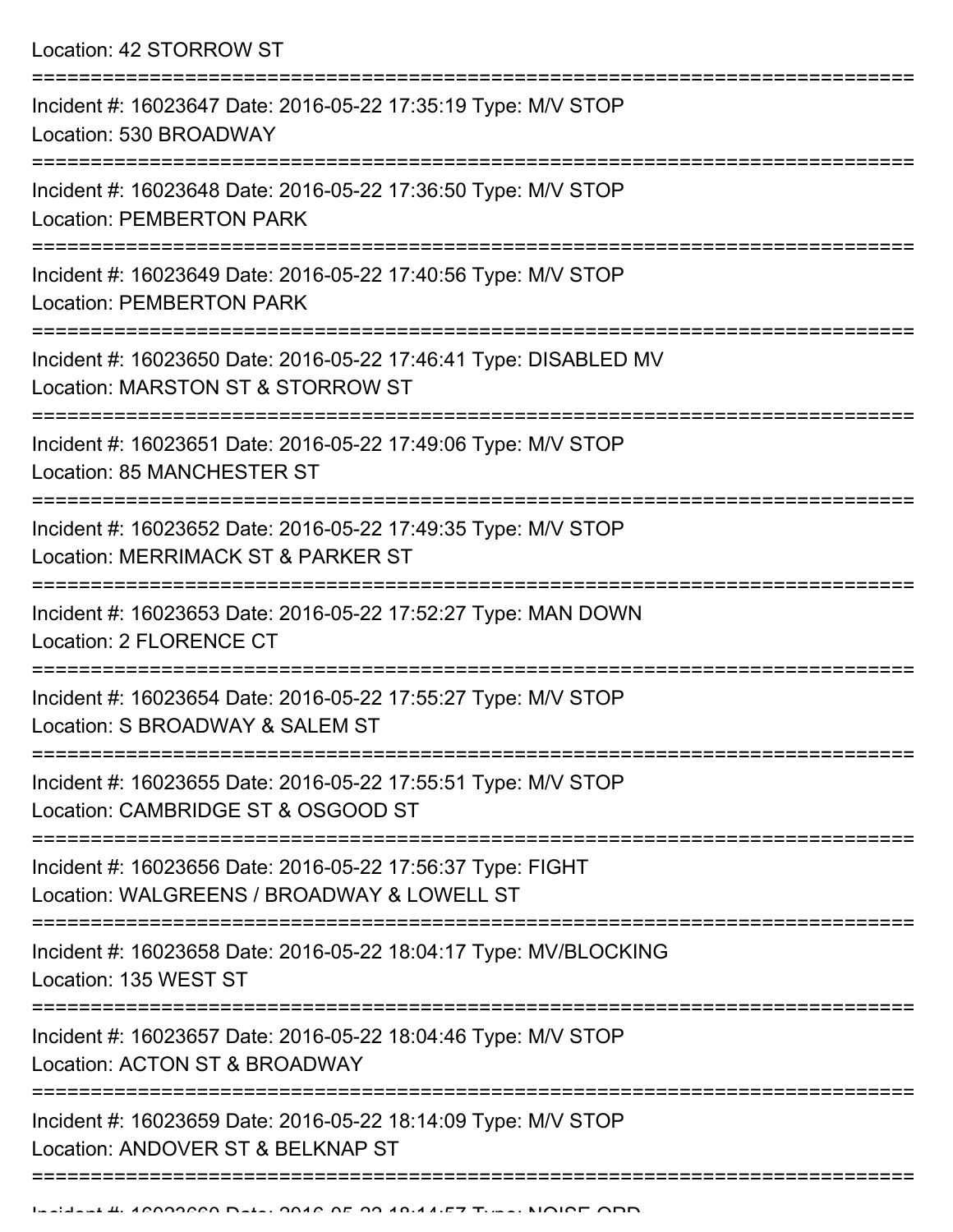| Location: 20 MECHANIC ST                                                                                                        |
|---------------------------------------------------------------------------------------------------------------------------------|
| Incident #: 16023661 Date: 2016-05-22 18:15:12 Type: M/V STOP<br>Location: 425 MARKET ST                                        |
| Incident #: 16023662 Date: 2016-05-22 18:25:12 Type: ROBBERY PAST<br>Location: LAWRENCE ST & OAK ST<br>======================== |
| Incident #: 16023663 Date: 2016-05-22 18:28:18 Type: DISTURBANCE<br>Location: 17 LORING ST                                      |
| Incident #: 16023664 Date: 2016-05-22 18:30:19 Type: M/V STOP<br>Location: ANDOVER ST & BEACON AV                               |
| Incident #: 16023665 Date: 2016-05-22 18:55:56 Type: MEDIC SUPPORT<br>Location: 18 WINTHROP AV FL 1                             |
| Incident #: 16023666 Date: 2016-05-22 19:03:02 Type: SUS PERS/MV<br>Location: 6 SWAN ST                                         |
| Incident #: 16023667 Date: 2016-05-22 19:07:49 Type: INVEST CONT<br>Location: OSGOOD ST & WINTHROP AV                           |
| Incident #: 16023668 Date: 2016-05-22 19:12:10 Type: CIVIL PROB<br>Location: 81 WEST ST                                         |
| Incident #: 16023669 Date: 2016-05-22 19:12:37 Type: NOISE ORD<br>Location: 101 MARBLE AV                                       |
| Incident #: 16023670 Date: 2016-05-22 19:23:14 Type: CK WELL BEING<br>Location: 162 MARGIN ST FL 3                              |
| Incident #: 16023671 Date: 2016-05-22 19:26:42 Type: MV/BLOCKING<br>Location: 169 LAWRENCE ST                                   |
| Incident #: 16023672 Date: 2016-05-22 19:45:47 Type: MEDIC SUPPORT<br>Location: FALLS BRIDGE / null                             |
| Incident #: 16023673 Date: 2016-05-22 19:49:49 Type: UNKNOWN PROB<br>Location: 91 BAILEY ST #ATTIC                              |
|                                                                                                                                 |

Incident #: 16023674 Date: 2016-05-22 19:53:37 Type: SUS PERS/MV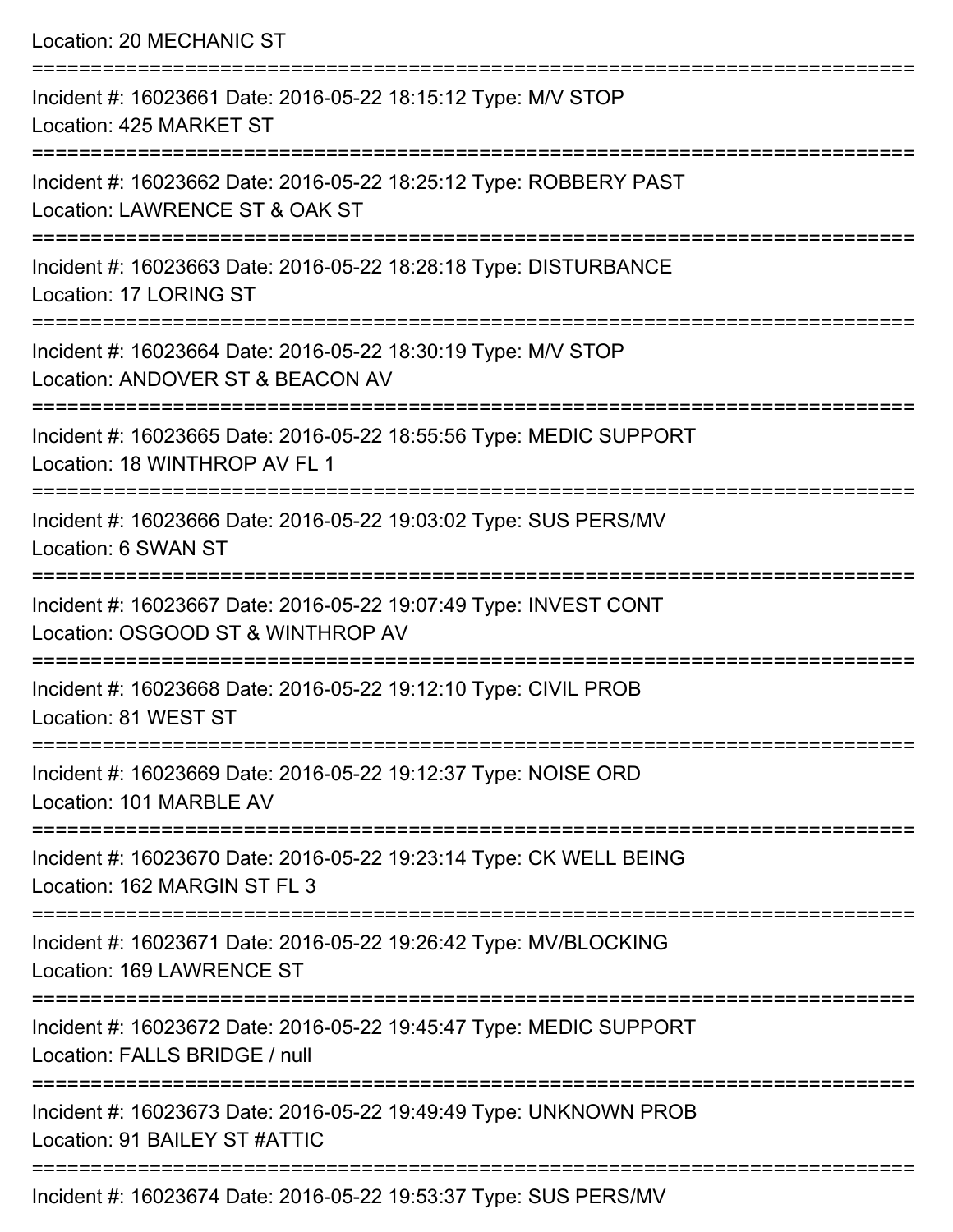| Incident #: 16023675 Date: 2016-05-22 20:01:15 Type: NOISE ORD<br>Location: 79 BODWELL ST                          |
|--------------------------------------------------------------------------------------------------------------------|
| Incident #: 16023676 Date: 2016-05-22 20:06:09 Type: NOISE ORD<br>Location: 35 SALEM ST                            |
| Incident #: 16023677 Date: 2016-05-22 20:13:43 Type: M/V STOP<br>Location: MERRIMACK ST & S BROADWAY               |
| Incident #: 16023678 Date: 2016-05-22 20:15:46 Type: DISTURBANCE<br>Location: 8 JACKSON CT                         |
| Incident #: 16023679 Date: 2016-05-22 20:19:48 Type: ASSSIT OTHER PD<br>Location: 362 ESSEX ST                     |
| Incident #: 16023680 Date: 2016-05-22 20:26:34 Type: NOISE ORD<br>Location: 6 ROWE ST                              |
| Incident #: 16023682 Date: 2016-05-22 20:31:09 Type: A&B PAST<br>Location: 70 BERKELEY ST FL 2                     |
| Incident #: 16023681 Date: 2016-05-22 20:31:18 Type: NOISE ORD<br>Location: 152 BUTLER ST                          |
| Incident #: 16023683 Date: 2016-05-22 20:41:14 Type: ALARM/BURG<br>Location: NEW ENGLAND PRETZEL / 75 BAY STATE RD |
| Incident #: 16023684 Date: 2016-05-22 20:51:31 Type: NOISE ORD<br>Location: 252 BAILEY ST                          |
| Incident #: 16023685 Date: 2016-05-22 20:53:50 Type: MEDIC SUPPORT<br>Location: 465 HIGH ST #1                     |
| Incident #: 16023686 Date: 2016-05-22 21:02:28 Type: NOISE ORD<br>Location: 48 EXCHANGE ST                         |
| Incident #: 16023687 Date: 2016-05-22 21:04:06 Type: UNWANTEDGUEST<br>Location: 18 WINTHROP AV FL 1                |
| Incident #: 16023689 Date: 2016-05-22 21:05:51 Type: MAL DAMAGE                                                    |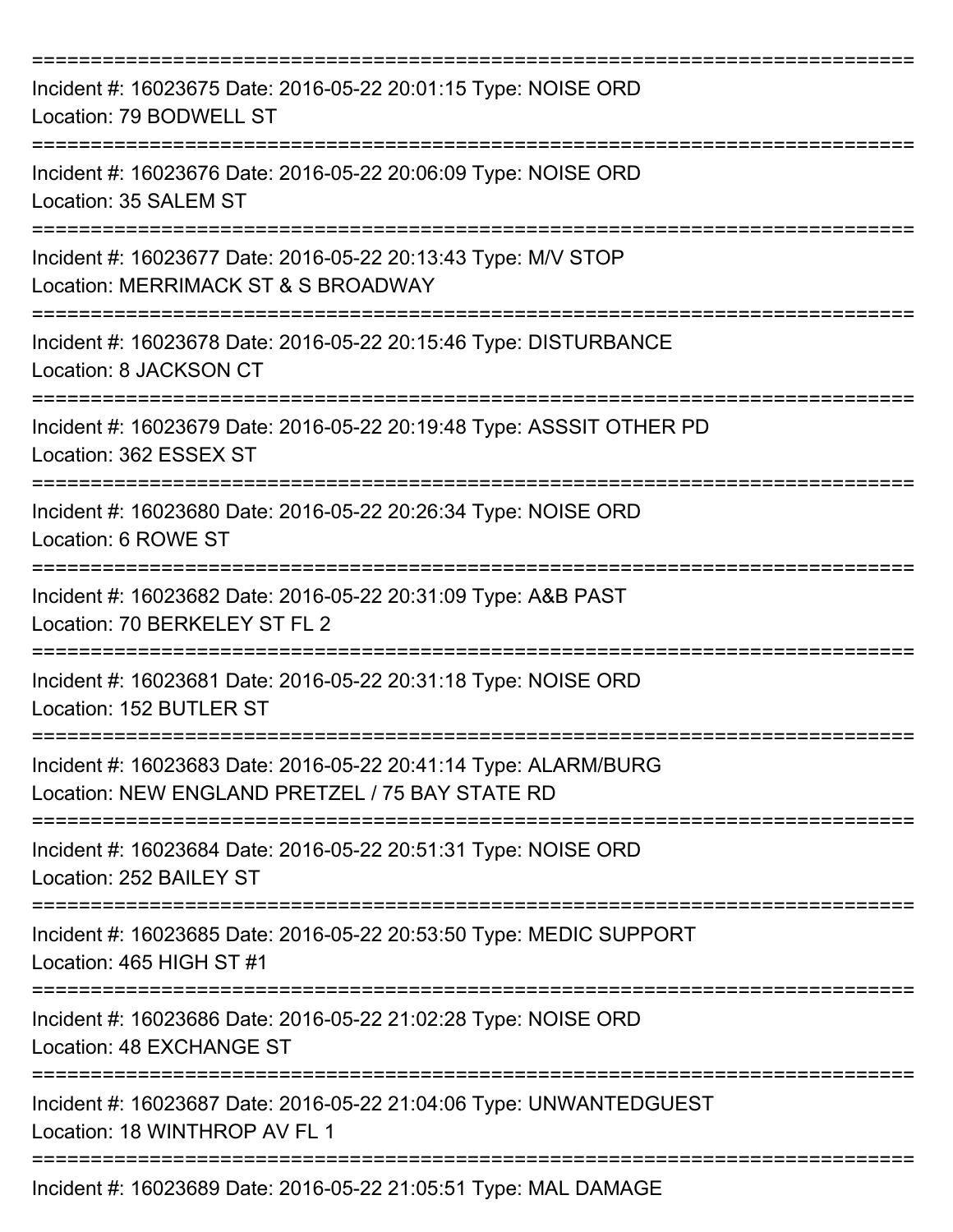| Incident #: 16023688 Date: 2016-05-22 21:06:07 Type: M/V STOP<br>Location: DRACUT ST & S BROADWAY          |
|------------------------------------------------------------------------------------------------------------|
| Incident #: 16023690 Date: 2016-05-22 21:11:58 Type: NOISE ORD<br>Location: 35 RESERVOIR ST                |
| Incident #: 16023691 Date: 2016-05-22 21:17:39 Type: M/V STOP<br>Location: HAMPSHIRE ST & HAVERHILL ST     |
| Incident #: 16023692 Date: 2016-05-22 21:22:17 Type: M/V STOP<br>Location: ALDER ST & WALNUT ST            |
| Incident #: 16023693 Date: 2016-05-22 21:29:03 Type: A&B PAST<br>Location: 161 BAILEY ST                   |
| Incident #: 16023694 Date: 2016-05-22 21:31:48 Type: NOISE ORD<br>Location: HAFFNERS CAR WASH / PARKER ST  |
| Incident #: 16023695 Date: 2016-05-22 21:38:33 Type: HIT & RUN M/V<br>Location: HAVERHILL ST & WEST ST     |
| Incident #: 16023696 Date: 2016-05-22 21:40:58 Type: ASSSIT OTHER PD<br>Location: 103 UNION ST             |
| Incident #: 16023697 Date: 2016-05-22 21:44:20 Type: DISTURBANCE<br>Location: BRUCE SCHOOL / 135 BUTLER ST |
| Incident #: 16023698 Date: 2016-05-22 21:45:10 Type: MEDIC SUPPORT<br>Location: 175 GARDEN ST              |
| Incident #: 16023699 Date: 2016-05-22 21:55:06 Type: STOL/MV/PAS<br>Location: 134 PROSPECT ST              |
| Incident #: 16023700 Date: 2016-05-22 21:58:21 Type: SUS PERS/MV<br>Location: 14 ARCHER ST                 |
| Incident #: 16023701 Date: 2016-05-22 21:59:46 Type: UNWANTEDGUEST<br>Location: 63 MYRTLE ST               |
| Incident #: 16023702 Date: 2016-05-22 22:10:42 Type: MISSING PERS                                          |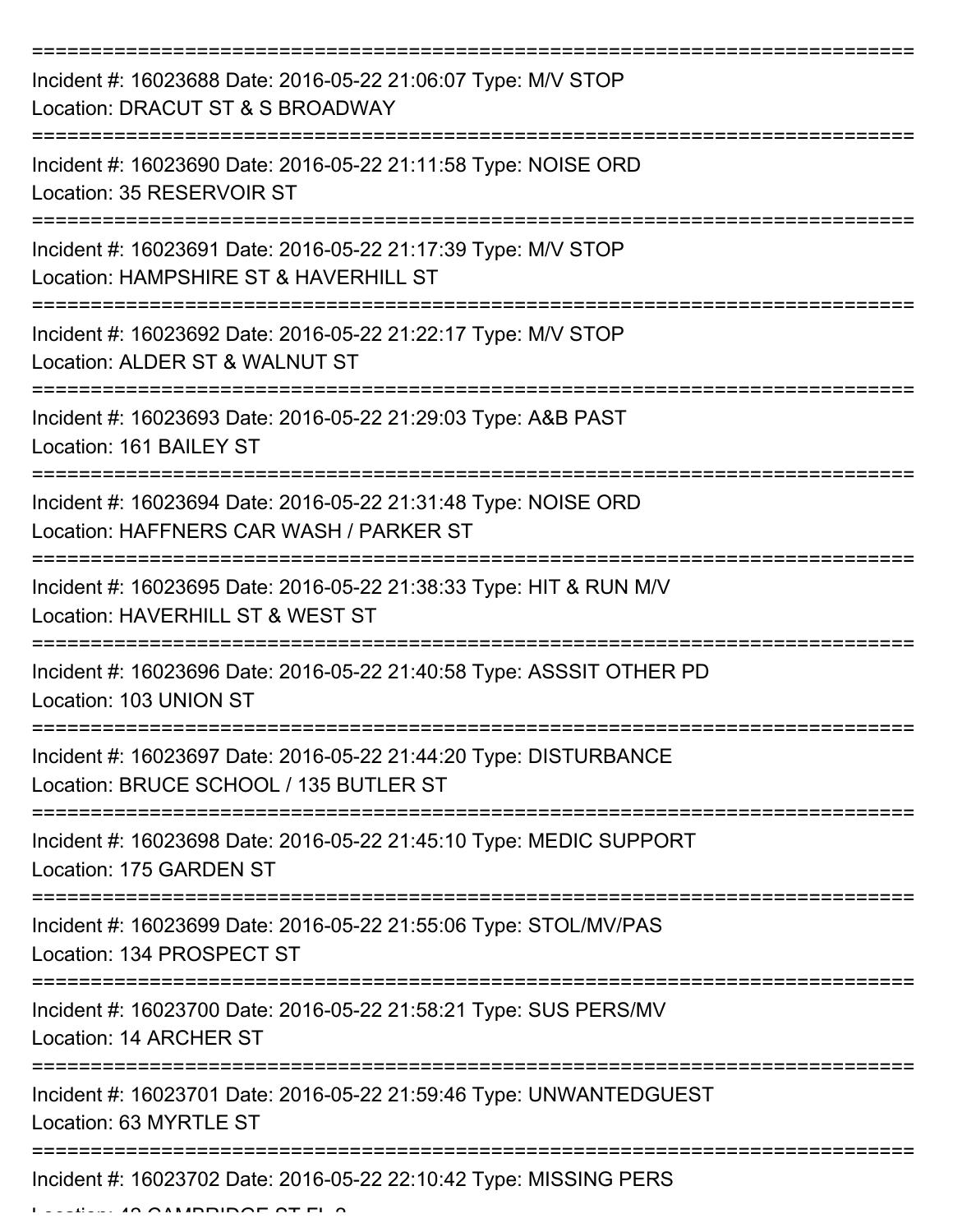| Incident #: 16023703 Date: 2016-05-22 22:12:22 Type: UNWANTEDGUEST<br>Location: 18 HOLTON ST                      |
|-------------------------------------------------------------------------------------------------------------------|
| Incident #: 16023704 Date: 2016-05-22 22:13:05 Type: CK WELL BEING<br>Location: 50 MARSTON ST                     |
| Incident #: 16023705 Date: 2016-05-22 22:16:11 Type: LIC PLATE STO<br>Location: 23 WESLEY ST                      |
| Incident #: 16023706 Date: 2016-05-22 22:16:48 Type: M/V STOP<br>Location: FALLS BRIDGE                           |
| Incident #: 16023707 Date: 2016-05-22 22:27:30 Type: TOW OF M/V<br>Location: SWEENEYS PACKAGE STORE / 90 ESSEX ST |
| Incident #: 16023708 Date: 2016-05-22 22:29:17 Type: DOMESTIC/PROG<br>Location: 628 LOWELL ST FL 2                |
| Incident #: 16023709 Date: 2016-05-22 22:30:48 Type: CK WELL BEING<br>Location: E CAMBRIDGE ST                    |
| Incident #: 16023710 Date: 2016-05-22 22:34:13 Type: DOMESTIC/PROG<br>Location: 96 NEWTON ST                      |
| Incident #: 16023711 Date: 2016-05-22 22:38:35 Type: UNWANTEDGUEST<br>Location: 12 LINEHAN ST                     |
| Incident #: 16023712 Date: 2016-05-22 22:52:48 Type: ALARM/BURG<br>Location: CUBE SMART / 51 S CANAL ST           |
| Incident #: 16023713 Date: 2016-05-22 23:00:04 Type: ALARM/BURG<br>Location: GO 1 DOLLAR / 73 WINTHROP AV         |
| Incident #: 16023714 Date: 2016-05-22 23:03:11 Type: M/V STOP<br>Location: MARKET ST & S UNION ST                 |
| Incident #: 16023715 Date: 2016-05-22 23:08:02 Type: M/V STOP<br>Location: 400 ESSEX ST                           |
| Incident #: 16023716 Date: 2016-05-22 23:08:47 Type: GENERAL SERV                                                 |